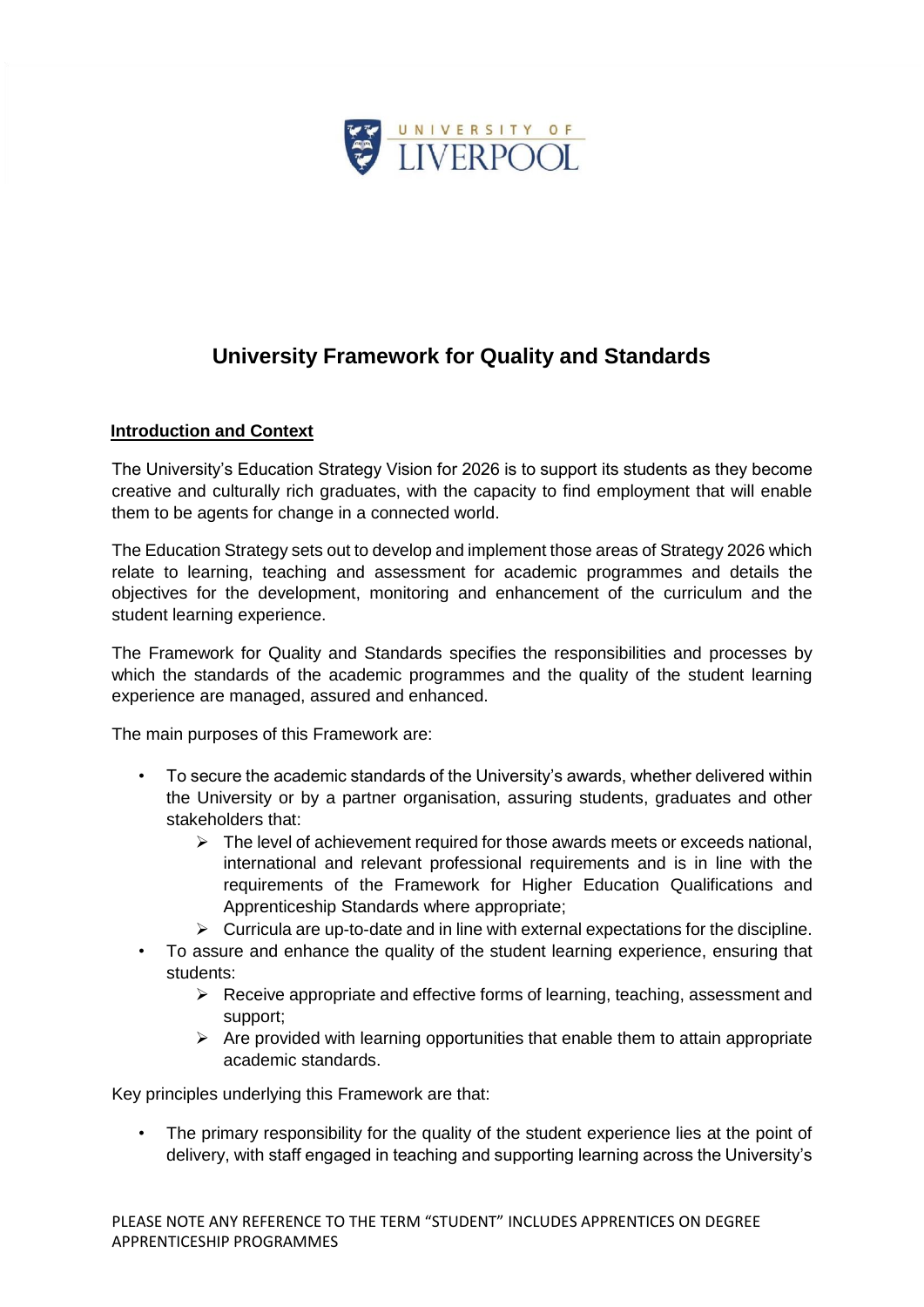Faculties, its Professional Support services and, where appropriate, its Partner Institutions;

- Quality assurance processes exist to support the University's aim of delivering excellence in learning, teaching and assessment. They will lead to enhancement of learning and teaching and will be subject to ongoing review of their effectiveness;
- Quality assurance processes will be evidence-based, making full use of available management information and contributing to the further development of that information.

#### **Management Responsibilities for Quality and Standards**

#### **Committees**

Senate is the University's senior committee in relation to academic matters. It has overall responsibility for the University's awards, the quality and standards of the academic programmes and the quality assurance framework, it also approves changes to the Code of Practice on Assessment and the Postgraduate Research Code of Practice (PGR CoP). However, more detailed functions are largely delegated to its sub-committees: Education Committee, Academic Quality and Standards Committee, University Approval Panel, Postgraduate Research (PGR) Committee and Collaborative Provision Committee. These committees in turn operate a series of subcommittees responsible for the operation of quality assurance processes:

For the Education Committee, these include:

- Guild Liaison Sub-Committee;
- Faculty Education Committees;
- Student Success Boards.

For Academic Quality and Standards Committee, these include:

- Assessment and Feedback Working Group;
- Quality Assurance Process Review Group;

For Collaborative Provision Committee, these include:

- Joint Liaison Groups for all partners;
- XJTLU Link Tutor Working Group;
- Online Programmes Operational Group.

For the Postgraduate Research (PGR) Committee, these include:

- Faculty Postgraduate Research Committees;
- Assessment and Feedback Working Group.

Senate and Council receive an Annual Report on Quality Assurance, which evaluates and reflects on all activity during the relevant academic year and assures Senate and Council of the quality and standards of University awards.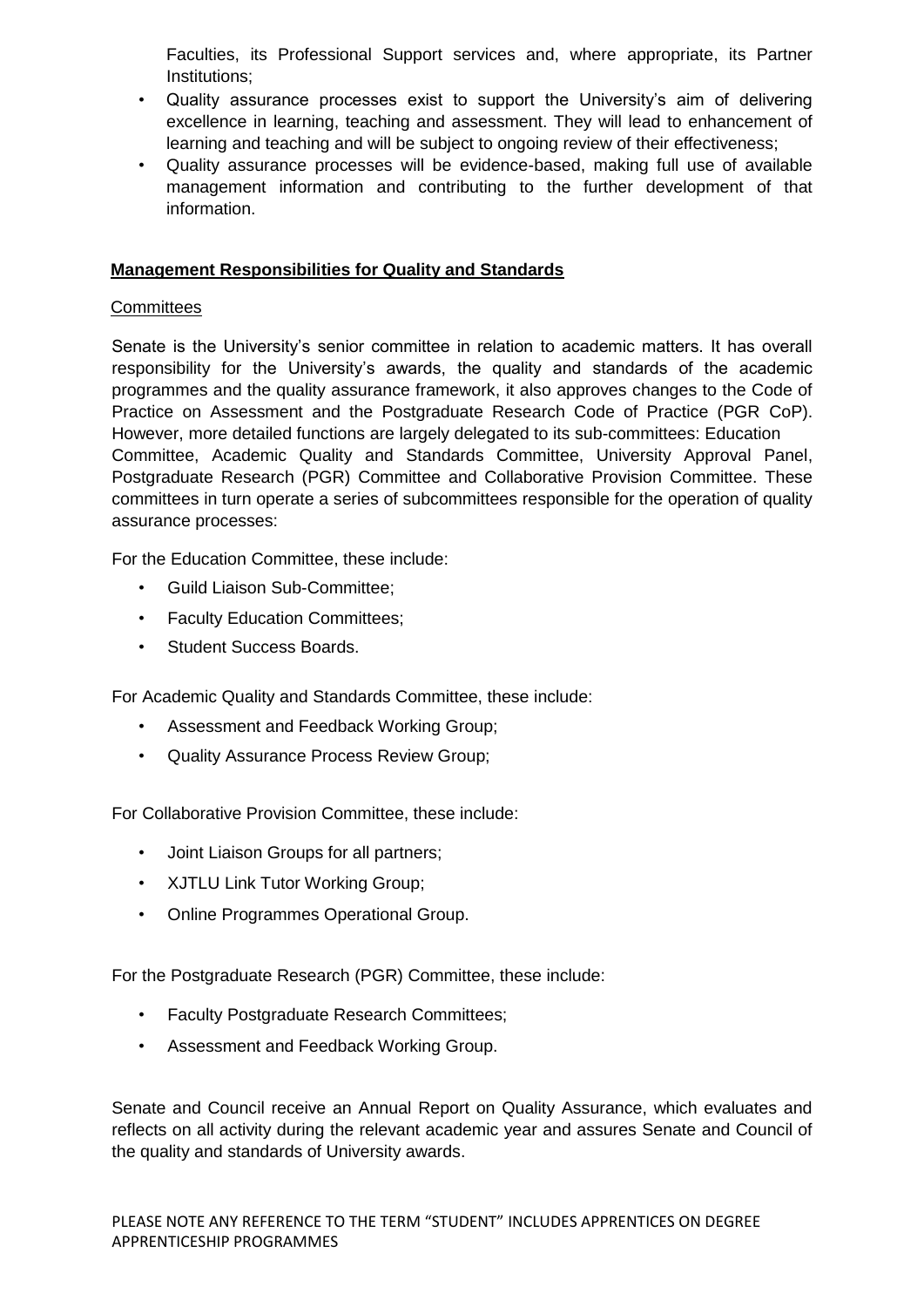- The Vice-Chancellor is responsible to Council and has ultimate responsibility for the quality and standards of the University's awards;
- Pro-Vice-Chancellors support the Vice-Chancellor via the Senior Leadership Team and have specific responsibilities for Education and Research and Impact;
- Executive Pro-Vice-Chancellors have responsibility for quality and standards of programmes in their respective areas and for ensuring the appropriate operation of processes to support this at Faculty level;
- Associate Pro-Vice-Chancellors provide support for the Pro-Vice Chancellors and the Executive Pro-Vice-Chancellors in the areas of Education and Research;
- The Director of Student Experience and Enhancement, supported by the Director of Academic Quality, has responsibility for operation and maintenance of the University's Code of Practice on Assessment, PGR Code of Practice and associated quality management processes.

# **Key Elements of the Quality and Standards Framework**

# External Reference Points

- The main external reference for this framework is the UK Quality Code for Higher Education (the Quality Code), developed by the Quality Assurance Agency (QAA). The Quality Code is a key reference for the development of the University's processes and programmes. UoL awards are aligned with the Framework for Higher Education Qualifications (FHEQ). Subject Benchmark Statements inform academic programme development of taught programmes;
- Through the FHEQ, UoL awards are also aligned with the Framework for Qualifications for the European Higher Education Area (FQ-EHEA). Where UoL awards are part of international collaboration, equivalence of national awards are evidenced appropriately or evidence of mapping against the FHEQ is obtained;
- Many UoL programmes have recognition and/or accreditation by external and professional bodies;
- For Degree Apprenticeship Programmes, the Apprenticeship Standards are the key external reference point;
- Programme specifications for taught programmes are available via Curriculum Manager and detail programme aims, learning outcomes, learning teaching and assessment strategies, admissions requirements, etc;
- Externality in processes is an underpinning principle of the quality framework and is evidenced, for example, in the role of the external reviewer in programme approval and periodic review and the role of the external examiner for all awards.

# Academic Frameworks

- The University's Code of Practice on Assessment (CoPA) is the common framework for its taught awards;
- The CoPA defines progression, compensation and classification requirements and defines regulations pertaining to academic misconduct and conduct of examinations. Any exemptions to the CoPA must be sought in advance of programme approval activity.
- The Postgraduate Research Code of Practice (PGR CoP) is the common framework for research awards;
- The PGR CoP defines admission, academic progress, supervision, academic misconduct, conduct of examinations;
- Any exemptions must be sought and approved before students begin their programme.

PLEASE NOTE ANY REFERENCE TO THE TERM "STUDENT" INCLUDES APPRENTICES ON DEGREE APPRENTICESHIP PROGRAMMES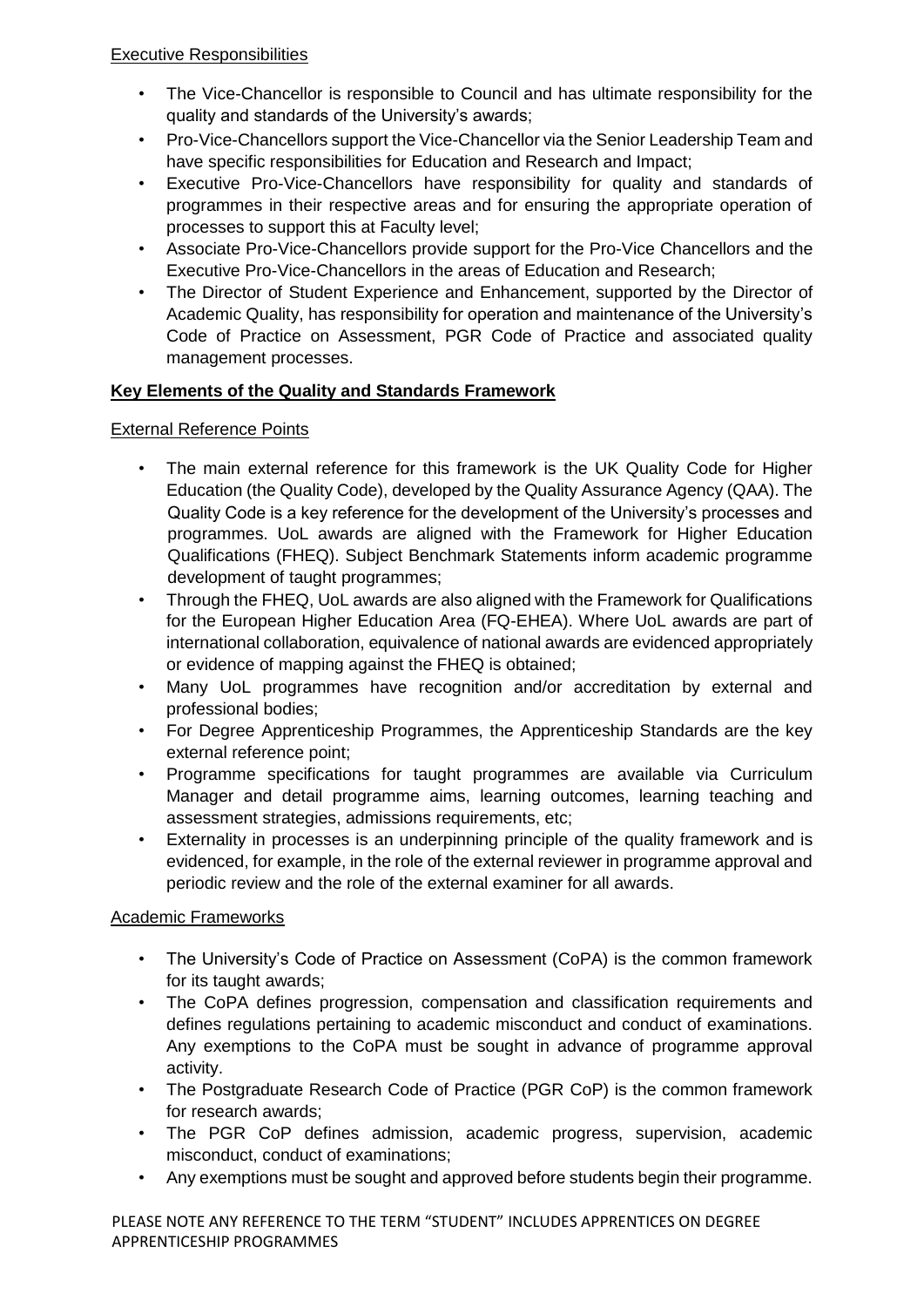#### External Examiners

- External examiners are appointed to cover all programmes, their responsibilities are outlined in the CoPA (Appendix H) and the PGR CoP (Appendix 8);
- Criteria for appointment for taught programmes is shown within CoPA (Appendix H); new External Examiners are appointed by the Faculty on behalf of Senate;
- Criteria for appointment for research programmes is shown in PGR CoP Appendix 8; Faculty Directors of Research are responsible for the appointment of examiners;
- External Examiners for taught programmes submit an annual report, which is responded to by Directors of Studies and approved at Faculty level. Reports and responses are also shared with students;
- External examiners for research programmes submit a report as part of the *viva* process, this is then signed and confirmed after the *viva*. Examiners are also asked for feedback on the process.

# Programme Approval and Periodic Review processes

- Procedures for the approval of new programmes are detailed on the Academic Quality and Standards Division website. Programme approval is the quality assurance process used to scrutinise a proposed new programme of study in order to assure Senate that the programme meets the University's expectation of quality and standards;
- The programme approval process is designed to secure academic standards by reference to external benchmarks, including the FHEQ, relevant subject benchmark statements and any PSRB requirements;
- External reviewers are used as part of the approval process;
- The procedures also specify the processes for changes to programmes once approved and processes for the suspension and closure of programmes;
- Approval of collaborative programmes can be either through the specified internal processes or by bespoke arrangement with a particular partner. Additional due diligence activity and drafting of contractual agreements will also be included;
- Procedures for periodic review of programmes are detailed on the AQSD website;
- Periodic review assures the University that the quality and standards of its programmes are being appropriately managed;
- Periodic review will look at: the curriculum; the learning environment; support for students; staffing; and quality management and enhancement.

# Research programmes: approval of collaborations and periodic review

- Initial approval of research programmes is only needed when a partner is involved, when the focus will be on how the partnership will be managed, ensuring quality and standards and management of the student experience;
- New partners are approved via the Due Diligence Panel and AQSD are responsible for drafting institutional agreements, with input from relevant staff;
- Periodic Review is operated using a similar process to that for taught programmes. The purpose of the review is to assess the quality of the PGR provision and promote enhancement of the PGR student experience;
- Periodic Review will look at: the research environment; student support; management of PGR provision; staff engagement; quality and enhancement management and student engagement.

# Annual Monitoring of taught programmes

• For internal programmes this process is called annual subject action planning, for collaborative programmes it is called annual monitoring;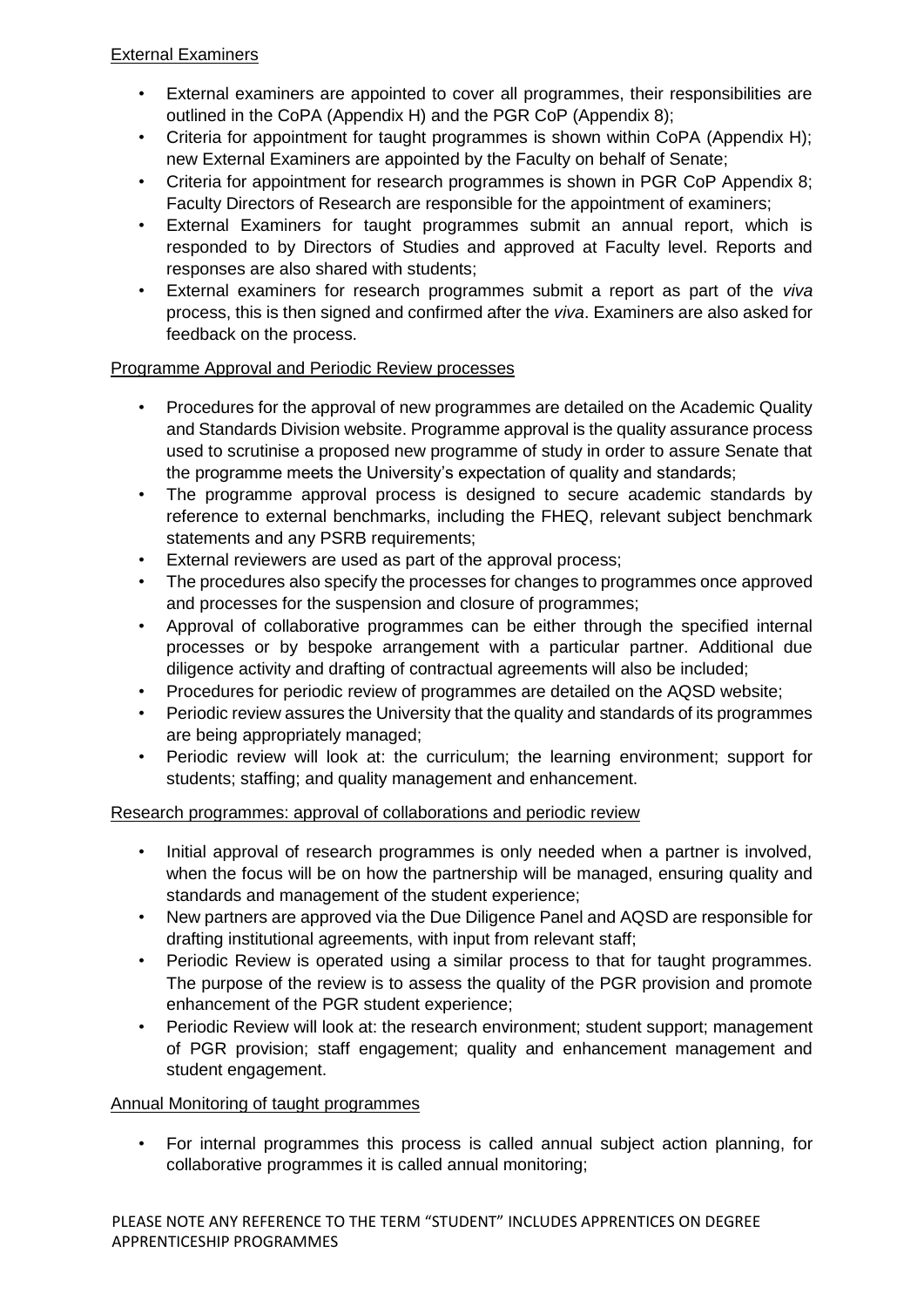- Action planning/annual monitoring is a process which supports and facilitates constructive reflection and self-appraisal and celebrates good practice across the University's programmes;
- All internal reports are considered at Faculty Academic Quality and Standards Committees and collaborative reports at Collaborative Provision Committee;
- It is an evaluative, evidence-based process, drawing on statistical data and commenting on trends and changes, with links to appropriate KPIs;
- In addition, overview reports are prepared by each Faculty and received at Academic Quality and Standards Committee, which maintains oversight of the institutional action plan.

# Annual Review Process for Postgraduate Research

- Postgraduate Research Annual Review is the system that the University operates to review its PGR provision on an annual basis;
- The review is carried out within each Level 2 School/Institute and it primarily aims to: monitor and review academic standards and quality; monitor and review the student experience; highlight best practice for dissemination across the University; highlight areas for development and monitor and review action plans;
- All reports are received at the Faculty PGRC, summary reports are then prepared for the University PGR Committee;
- PGR Committee will provide feedback on the reports and oversee any institutional level actions that have been identified;
- Within the Annual Review Process, Level 2 areas will also review any collaborative partnerships that are delivered within their area.

#### Institutional Review of Collaborative Partnerships

- Review of collaborative partnerships will be undertaken within the time period identified within the institutional agreement (normally no longer than five years);
- Faculties will decide whether they wish to continue with the arrangements and institutional review activity will be managed via AQSD;
- The decision whether to undertake a visit as part of the review activity will be based on several criteria, including length of partnership, whether considered low or high risk and an evaluation of quality and standards evidence during the life cycle of the partnership;
- Review activity will be undertaken and a recommendation made to Senate whether to renew the partnership or not.

#### **Student Involvement in Quality Assurance**

- Student feedback is collected through a variety of quantitative and qualitative processes;
- Students are asked for formal written feedback through module evaluation and via external surveys, e.g. NSS and PTES, programme level surveys, PRES;
- Data from these surveys' feeds into the annual monitoring/review and periodic review processes;
- Students are represented at each level of the governance structure and are involved in each of the processes;
- Collaborative programmes and institutional review events, where possible, include a meeting with students at the partner institution. Where this is not possible, student views will be sought via alternative mechanisms;
- Students are encouraged to participate in curriculum design events, particularly the design workshops as part of the Plan, Design, Approve methodology for taught programmes.

PLEASE NOTE ANY REFERENCE TO THE TERM "STUDENT" INCLUDES APPRENTICES ON DEGREE APPRENTICESHIP PROGRAMMES